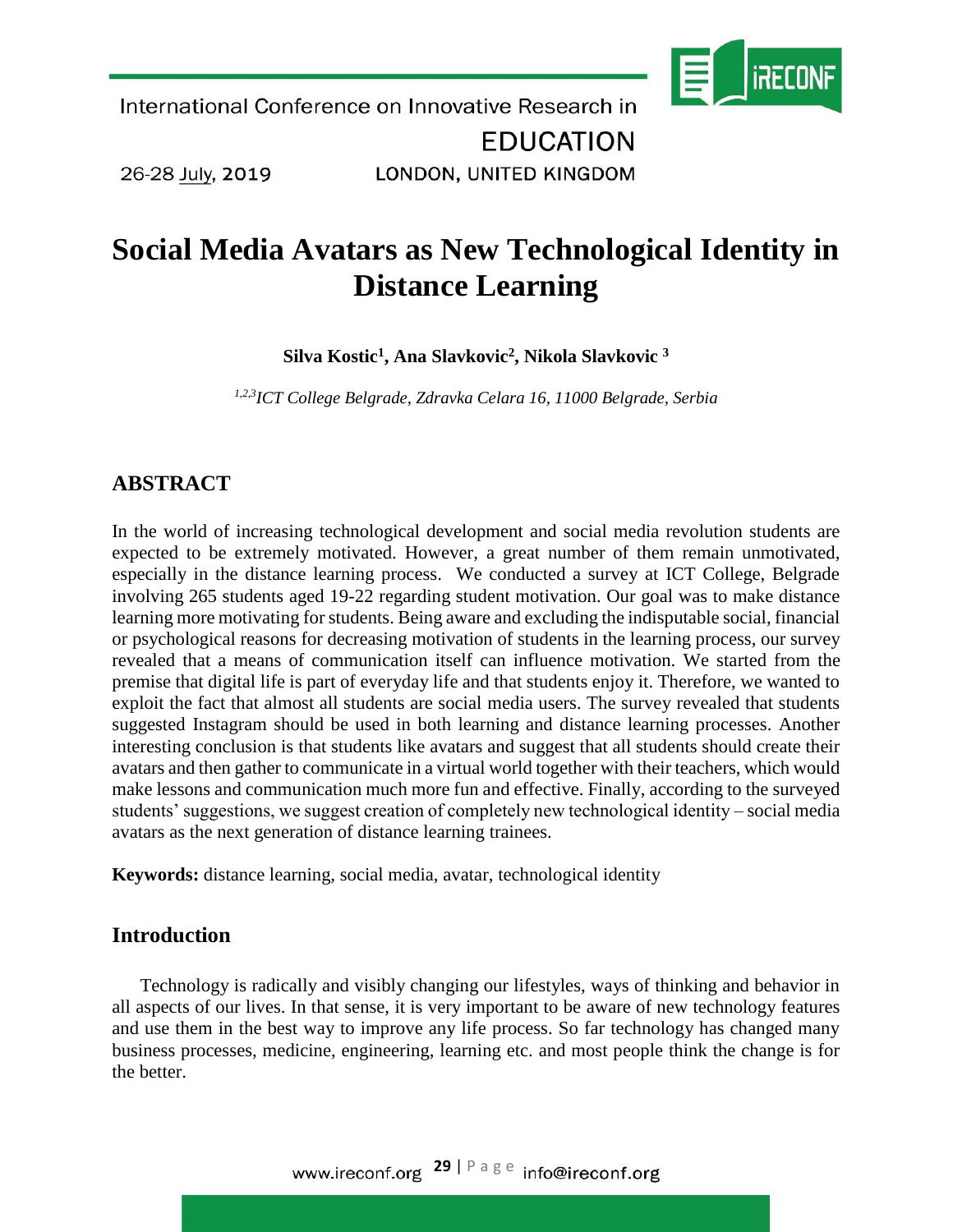

# **EDUCATION**

26-28 July, 2019

LONDON, UNITED KINGDOM

The learning process itself has considerably changed as well with the implementation of new technology features. However, despite the fact that distance learning (DL) is one of the main results of the Internet revolution, the learning process itself remains quite demanding. It raises a number of issues. One of the main issues which arises at most university courses and classes is a lack of student motivation.

The issue of student motivation has existed for decades. Today, with DL it is even more difficult to keep motivation high and have enthusiastic and motivated students who complete courses successfully with good final grades.

Nowadays, as many teachers were born in the 'pre-digital world', they cannot adapt successfully to technological or social media changes. Students, as 'digital natives', are always one step ahead of their teachers. However, the only solution to successful classroom or digital learning is to follow student activities despite difficulties they cause for the teacher.

We conducted a survey at ICT College, Belgrade which involved 265 students in order to learn their opinion and expectations from the DL process as well as their suggestions for increasing motivation for the learning process. This paper presents their ideas merged into a single suggestion on how to improve student motivation for learning, more specifically distance learning.

#### **Distance Education**

Distance education is a method of education where students can study at a place and in the time of their choice without direct face-to-face contact between student-teacher and studentstudent. Technology is its essential component [1].

With the progress in communication technologies interaction in DL education has radically changed. DL has evolved from being static and print-based in the beginning to using different media such as radio, television and satellite to the current phase marked by predominant use of multimedia and the Internet. The Internet has various advantages over other distance learning media due to its global access, consistent interface, low connection costs and easy updating of content [2]. Communication between teacher and student as well as among students is more equal in the latest, so-called third generation distance education [1].

A great number of studies which compare learner outcomes as measured by final grades or final evaluations between students in conventional classrooms and those enrolled in DL classes have shown that DL courses are as effective as traditional courses. However, these studies do not pinpoint factors that contribute to student learning, student satisfaction or student retention in DL courses [2].

Despite its numerous advantages Web-based education raises a great number of issues as well. Being savvy with web technology is essential for both students and instructors. Social isolation and the lack of non-verbal cues are potential drawbacks for students involved in DL while the ability to assess student learning from a distance poses a challenge for instructors [2]. Furthermore, DL requires different pedagogy and skills from those of the conventional classroom and instructors often do not have formal training in the related DL field [3]. Colleges and universities implementing DL programs have to face a significant number of challenges as well, such as a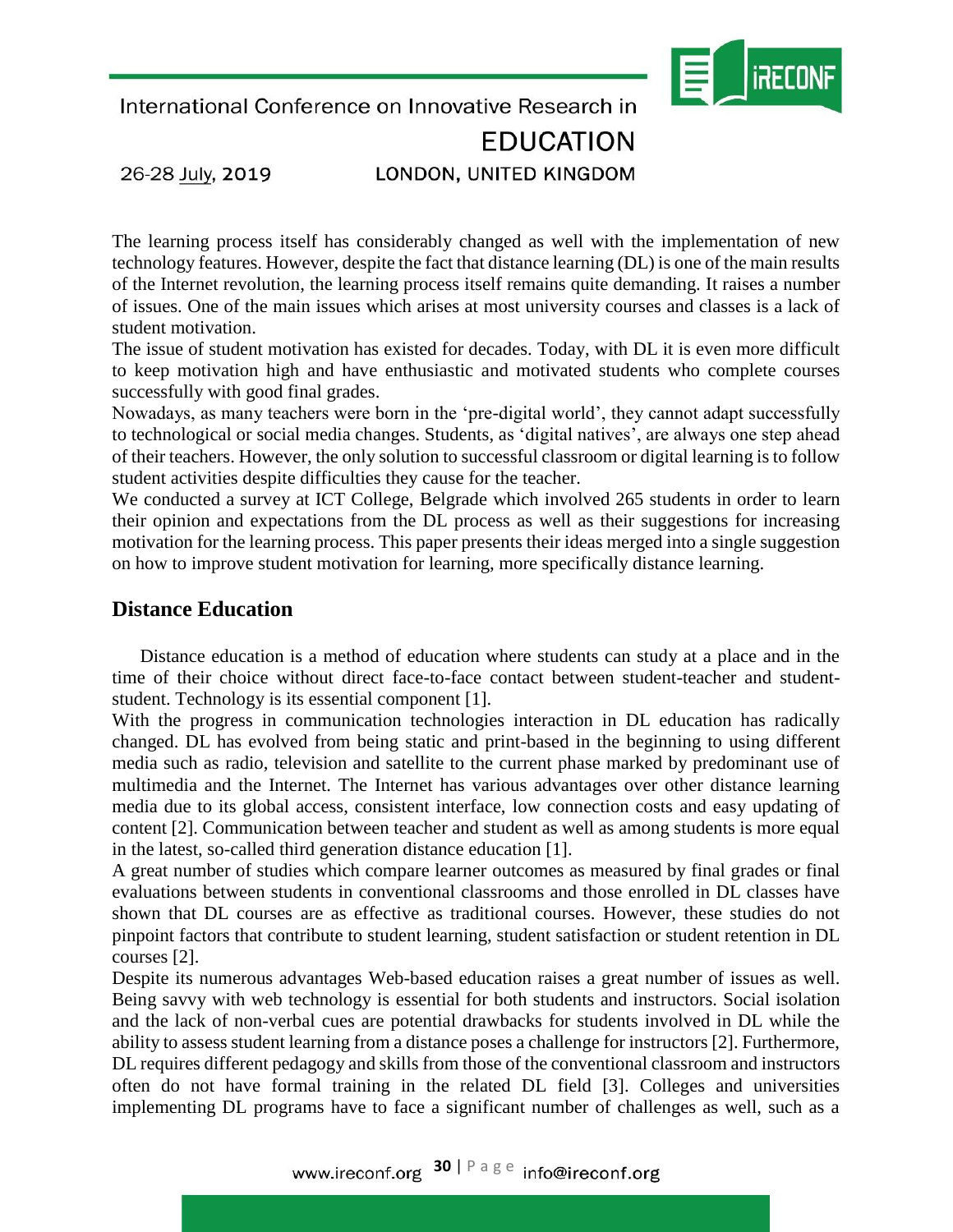

# **EDUCATION**

26-28 July, 2019

LONDON, UNITED KINGDOM

threat of dehumanizing and alienation of students, loss of social and critical thinking skills, possible risk of reducing DL to solving budget problems or a way of reducing the number of teachers. They should instead regard DL as a chance for increasing a number of students who access their courses and minimizing a chance for a course to be cancelled due to low enrollment [4]. According to some authors, the blended learning, i.e. the integration of online and offline teaching models is a way to address the issues of DL [5].

## **Student Motivation Problem**

The issue of student motivation has been present in the learning process for decades. Nowadays, when DL is a very common method of teaching, it is even more difficult to motivate students. The number of unmotivated students is rising. In the world of increasing technological opportunities and social media revolution students are expected to be extremely motivated. However, a great number of them remain unmotivated.

In 2019 Carnegie Mellon University published the [results](http://www.cmu.edu/teaching/solveproblem/strat-lackmotivation/lackmotivation-01.html) of a study revealing why a disproportionate number of college students today are not as motivated as they need to be [6]. The study showed that the main reasons are as follows:

- 1. Students [see](http://www.cmu.edu/teaching/solveproblem/strat-lackmotivation/lackmotivation-01.html) little value in the course or its content.
- 2. Students do not [believe](http://www.cmu.edu/teaching/solveproblem/strat-lackmotivation/lackmotivation-02.html) that their efforts will improve their performance.
- 3. Students are [demotivated](http://www.cmu.edu/teaching/solveproblem/strat-lackmotivation/lackmotivation-03.html) by the structure and allocation of rewards.
- 4. Students do not [perceive](http://www.cmu.edu/teaching/solveproblem/strat-lackmotivation/lackmotivation-04.html) the classroom climate as supportive.
- 5. Students [have](http://www.cmu.edu/teaching/solveproblem/strat-lackmotivation/lackmotivation-05.html) other priorities which compete for their time and [attention.](https://www.psychologytoday.com/intl/basics/attention)
- 6. Individual students may [suffer](http://www.cmu.edu/teaching/solveproblem/strat-lackmotivation/lackmotivation-06.html) from physical, mental or other personal problems that affect motivation.

Our paper represents the extension of the research and contribution to the study of the means to improve student motivation. Bearing that in mind, we conducted a survey at ICT College, Belgrade, involving 265 students in order to find out what would make them more motivated for the learning process. Our initial premise was that digital life is an essential part of everyday life and that students enjoy it.

Our initial question which triggered all the other questions was: 'How would you improve student motivation in the DL process?' 96% of the students answered: 'By using social media in the learning process'. The other questions which arose from this one are shown below.

#### **Results and Discussion**

The survey involved 265 students aged 19-22 years who are attending ICT College, Belgrade and it was conducted in the spring of 2019. The results are shown below.

To the question: 'Do you have any Social media account?' 97% students answered: 'Yes' and only 3% answered: 'No', Fig.1.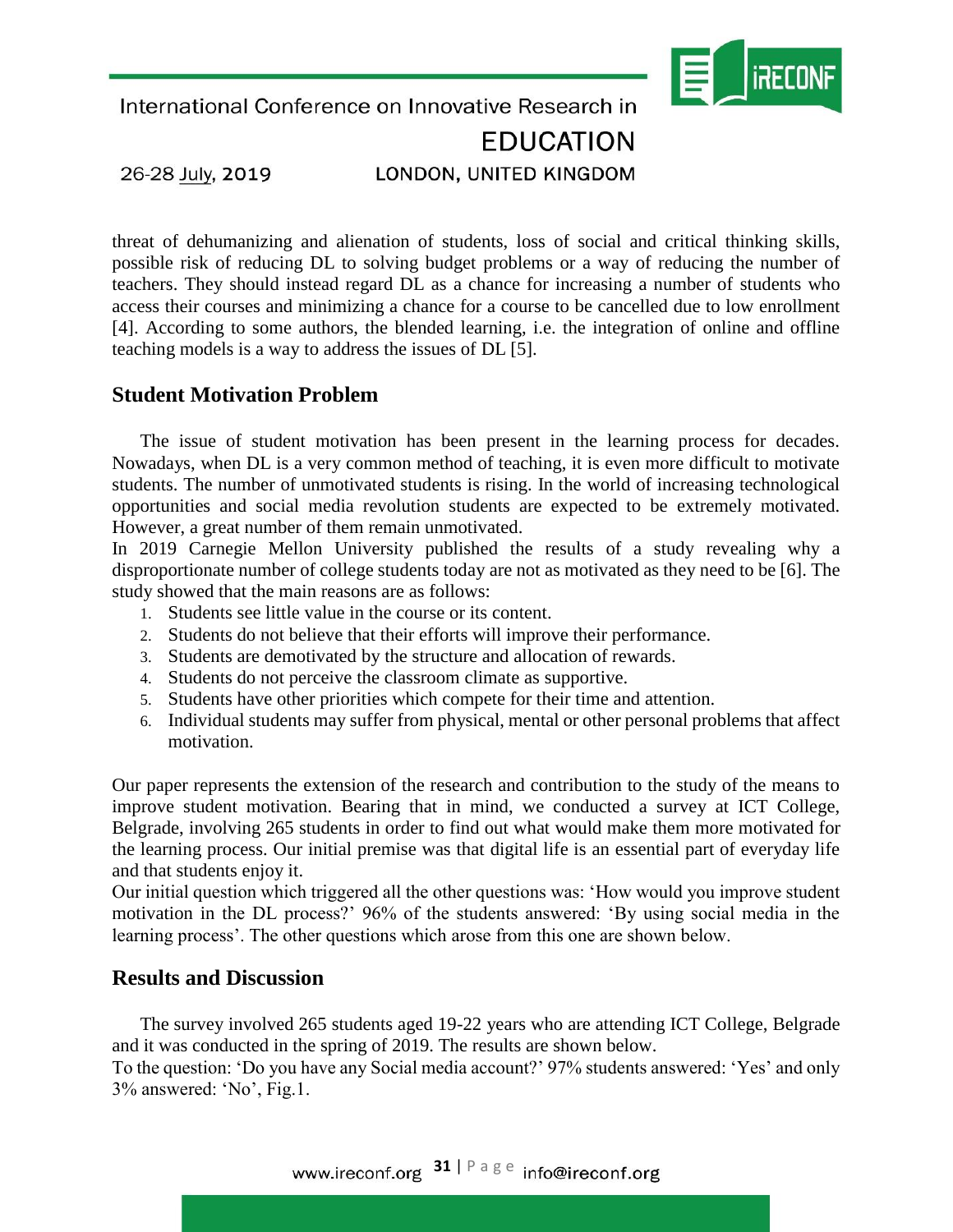

**EDUCATION** 

26-28 July, 2019

LONDON, UNITED KINGDOM



Fig.1. Percentage of students with social media accounts

To the question: 'Which social network do you have an account with?' 93% of the students answered they use Facebook, and 72% use Instagram, Fig. 2.





Surprisingly, despite the fact that most of the students have both Facebook and Instagram account, 92% of all analyzed students suggested the use of Instagram in the learning process.

Instagram is less functional than Facebook, YouTube or Twitter, and the scope of its features is limited. It cannot compete with YouTube as a library of video content as YouTube has a much richer repository. Nevertheless, Instagram is becoming [increasingly popular](http://www.pewinternet.org/fact-sheet/social-media/?utm_campaign=elearningindustry.com&utm_source=%2Finstagram-can-%25d1%2581ontribute-to-elearning-2019&utm_medium=link) among students and graduates. Teenagers find Instagram particularly fun to use due to the friendly UX and the ability to cross-post their content to different groups and other social media platforms.

We grouped the students' answers according to their suggestions on how Instagram should be used in the learning process:

1. Teachers should make an **account and profile for the course** and use it for all kinds of announcements as well as teaching materials. The course account should also be used for posting previous final exam tests as well as short

midterm tests so that students can practice more.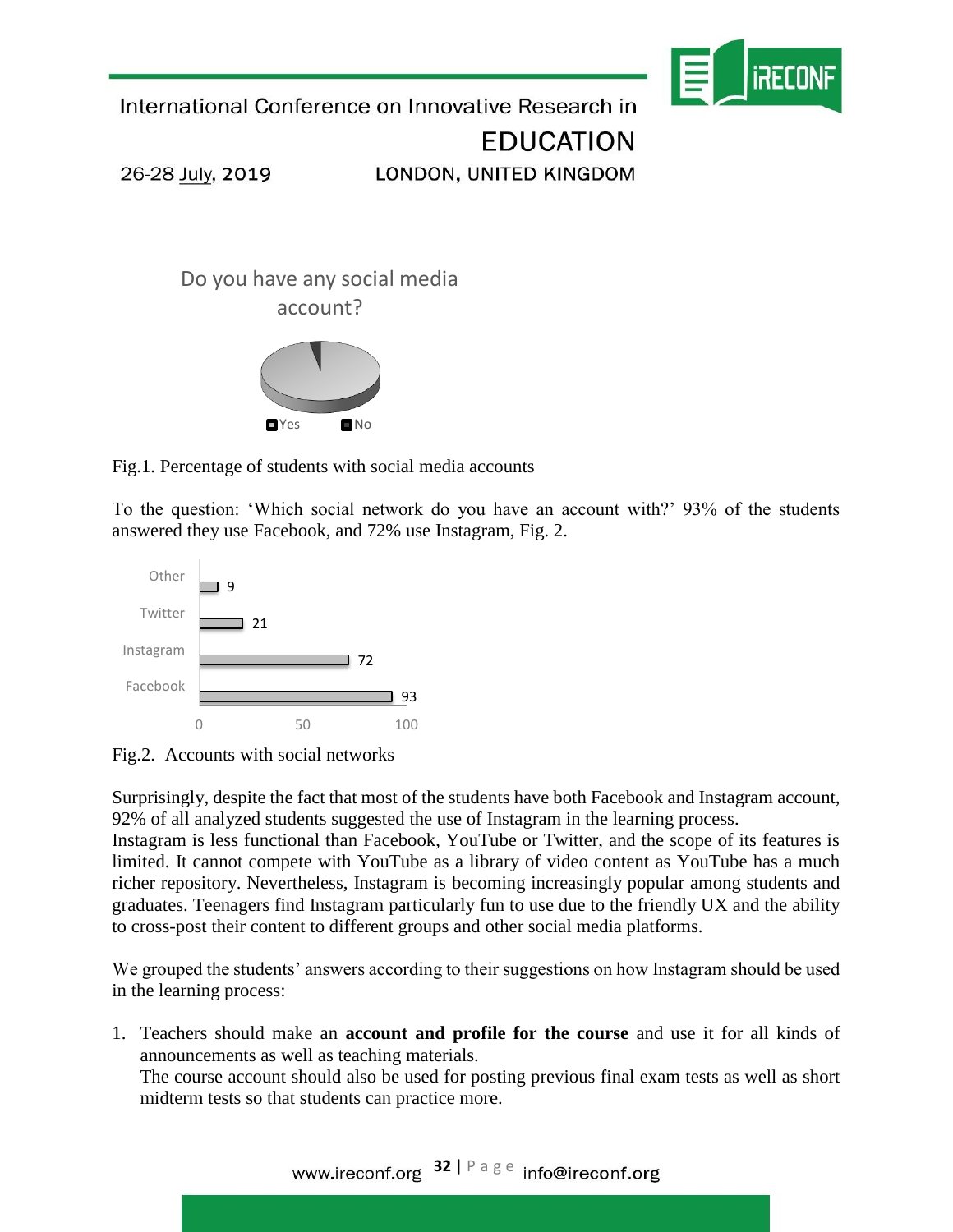lireconi

International Conference on Innovative Research in

# **EDUCATION**

26-28 July, 2019

### LONDON, UNITED KINGDOM

The course account can be used for faster information feed or for students to ask teachers questions since e-mail correspondence is 'too slow'.

Interesting students' works or papers could be posted there.

Students could create and suggest some topics on their own.

- 2. **Online discussions** should be used since they are less stressful than real ones and even introverted students will express their opinion online. Instagram platform is all about liking, sharing, and commenting and it has an impressive engagement rate. Therefore, it should be used for participation in virtual discussions. Furthermore, learning in a group is easier.
- 3. Posting **photos** connected with a certain lesson could make it more interesting. Students could post photos connected with the subject, which could be rewarded with some points calculated into their final score.

Photos could contain a question and a 'comment' could contain an answer. Other students could 'vote' or like some answers which could be calculated into their final score.

- 4. Teachers and students should post '**Instagram story**' or go '**Live stream**' including some major definitions which are important for the final exam. Teachers could do online training video clips. Stories could also contain some short questions with offered answers for students who have seen the story. Teachers could go through 'comments' to see the feedback.
- 5. Instagram could be used **as student support**. If students have a long learning way ahead, they could be encouraged to create an Instagram account in order to share the results of every learning goal they accomplish. Thus, every long DL process could be divided by asking students to upload a photo when each of them has completed a certain task.
- 6. **Having fun**. All students love participating in various creative projects and having fun. Using Instagram can be very friendly, inspiring and creative.

Interestingly, 95% of the students suggested that teachers should tell students to make their avatar profiles.

Avatars have been defined by Peterson [7] as 'online manifestations of self in a virtual world, and are designed to enhance interaction in a virtual space'. Deuchar & Nodder [8] extend the definition adding that avatars allow 'the user to take on a visible persona' within a virtual world giving them 'the opportunity to engage in surreal and imaginary experiences that transcend the actual world in which they live' [8]. While using avatars in virtual environments for social networking and entertainment purposes is now well-established, their use in educational contexts is still in its early stage of development [9], with applications being limited to early simulation games and activities and specialist uses mainly in science and mathematics. However, researchers such as Zan R. and Di Martino [10] and Woolgar [11] in their discussion on online object-oriented environments claim that such environments have the potential to enhance social interaction and support connectedness, particularly among those individuals who may have difficulty facilitating communication on a face-to-face basis.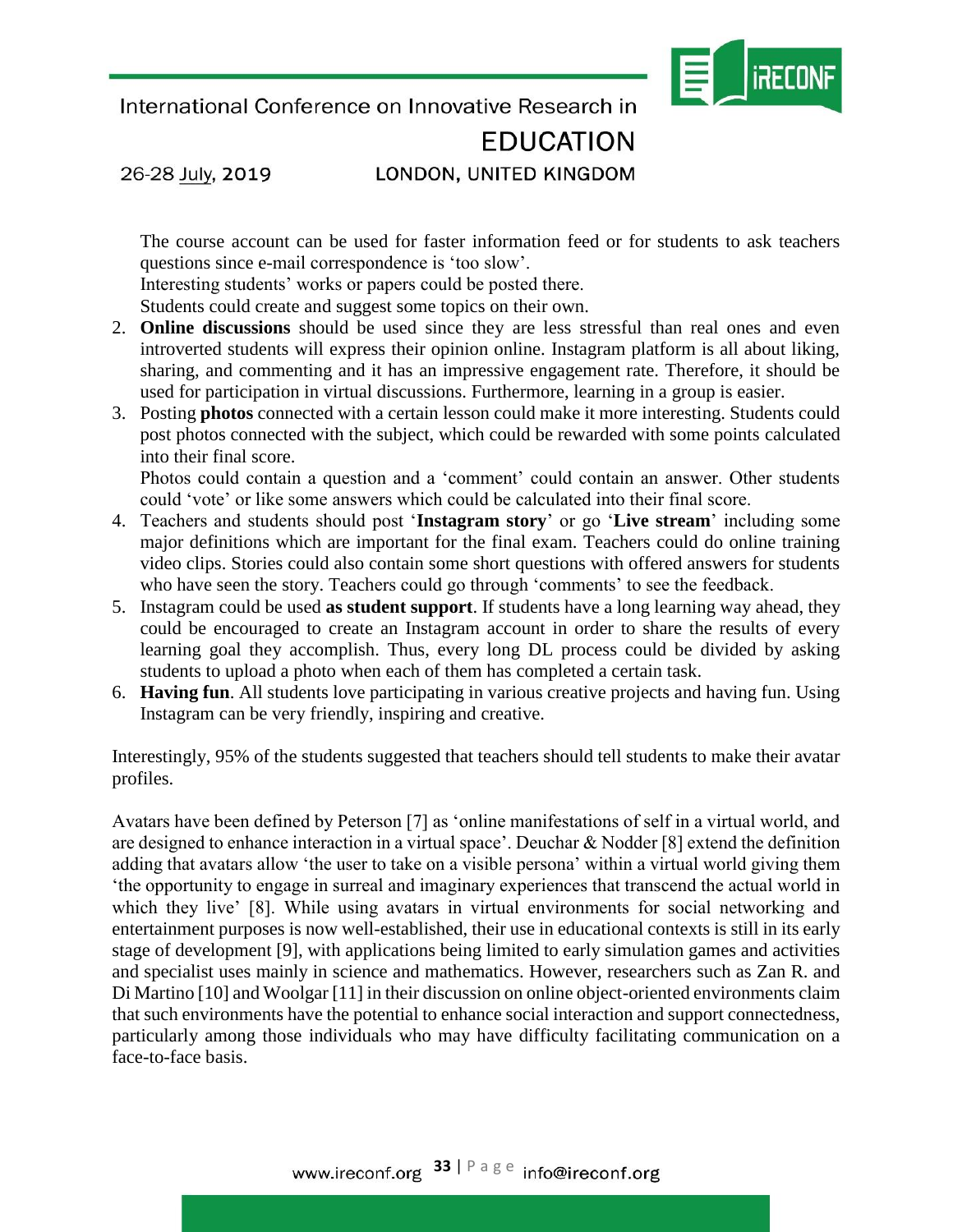

International Conference on Innovative Research in **EDUCATION** 26-28 July, 2019 LONDON, UNITED KINGDOM

Our students suggested that all students should create their avatars and then gather to communicate in a virtual world which they explore together with their teacher. This makes lessons, role play and communication much more fun and effective.

#### **Conclusion**

The issue of student motivation has been present for decades in the learning process. Nowadays, when DL is a very common method of teaching, it is even more difficult to motivate students and the number of unmotivated students is increasing.

We conducted a survey at ICT College, Belgrade involving 265 students aged 19-22 regarding student motivation. Our goal was to make DL more motivating for students. We started from the premise that digital life is part of everyday life and that students enjoy it. Therefore, we wanted to exploit the fact that almost all students are social media users.

The survey revealed that students suggested Instagram should be used in both learning and distance learning processes. Another interesting conclusion is that students like avatars and suggest that all students should create their avatars and then gather to communicate in a virtual world together with their teachers, which would make lessons and communication much more fun and effective. Thus, being aware and excluding the indisputable social, financial or psychological reasons for

decreasing motivation of students in the learning process, our survey revealed that a means of communication itself can influence motivation. Lectures should incorporate means of communication young people use in their everyday life and students will readily accept them. Consequently, Instagram with its massive young audience appears to be an unavoidable social media platform suggested by students.

So, finally, according to students' suggestions, we suggest a creation of a completely new technological identity – social media avatars, as a next generation of distance learning trainees.

The future of DL as well as traditional learning will definitely depend on the ability of teachers to adapt to changes caused by technological revolution and make the same everyday habits as students despite the fact that they are being changed dramatically due to technological advancement.

### **References**

[1] Bates, A. W. (2005). Technology, E-learning and Distance Education. 2<sup>nd</sup> edition. London and New York: Routledge.

[2] Motiwalla, L. & Tello, S. (2000). Distance learning on the Internet. An exploratory study. *The Internet and Higher Education 2(4),* 253-264.